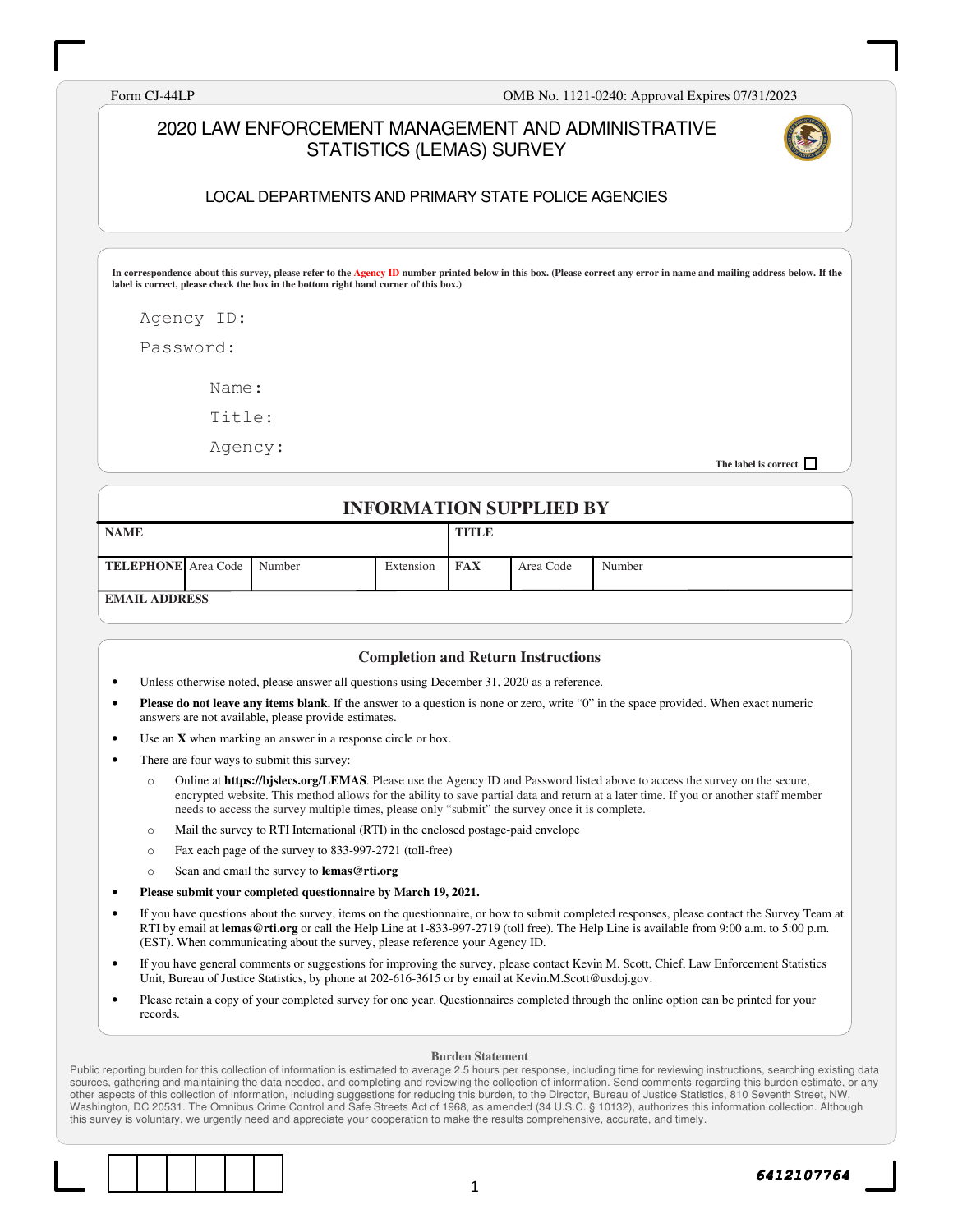1. Enter the number of <u>full-time</u> and part-time *paid* agency employees for the pay periods specified below. *Count employees who are regularly scheduled to work less than 35 hours per week as part-time. If none, enter '0'.* 

|                                                  | 2019             |           |
|--------------------------------------------------|------------------|-----------|
| Pay period that included December 31, 2019:      | <b>Full-time</b> | Part-time |
| a. Sworn officers with general arrest powers     |                  |           |
| b. Non-sworn/civilian personnel                  |                  |           |
| c. Total paid employees (sum of rows a and $b$ ) |                  |           |

|                                                    | 2020             |           |  |
|----------------------------------------------------|------------------|-----------|--|
| Pay period that included December 31, 2020:        | <b>Full-time</b> | Part-time |  |
| d. Sworn officers with general arrest powers       |                  |           |  |
| e. Non-sworn/civilian personnel                    |                  |           |  |
| f. Total paid employees (sum of rows $d$ and $e$ ) |                  |           |  |

#### **2. Enter the number of full-time sworn officer vacancies for the pay periods specified below.**

**a. Pay period that included December 31, 2019:** 

| 2019                   |  |  |  |  |  |
|------------------------|--|--|--|--|--|
| <b>Full-time sworn</b> |  |  |  |  |  |
| officer vacancies      |  |  |  |  |  |
|                        |  |  |  |  |  |
|                        |  |  |  |  |  |

**b. Pay period that included December 31, 2020:** 

| 2020                   |  |  |  |  |  |  |  |  |
|------------------------|--|--|--|--|--|--|--|--|
| <b>Full-time sworn</b> |  |  |  |  |  |  |  |  |
| officer vacancies      |  |  |  |  |  |  |  |  |
|                        |  |  |  |  |  |  |  |  |
|                        |  |  |  |  |  |  |  |  |

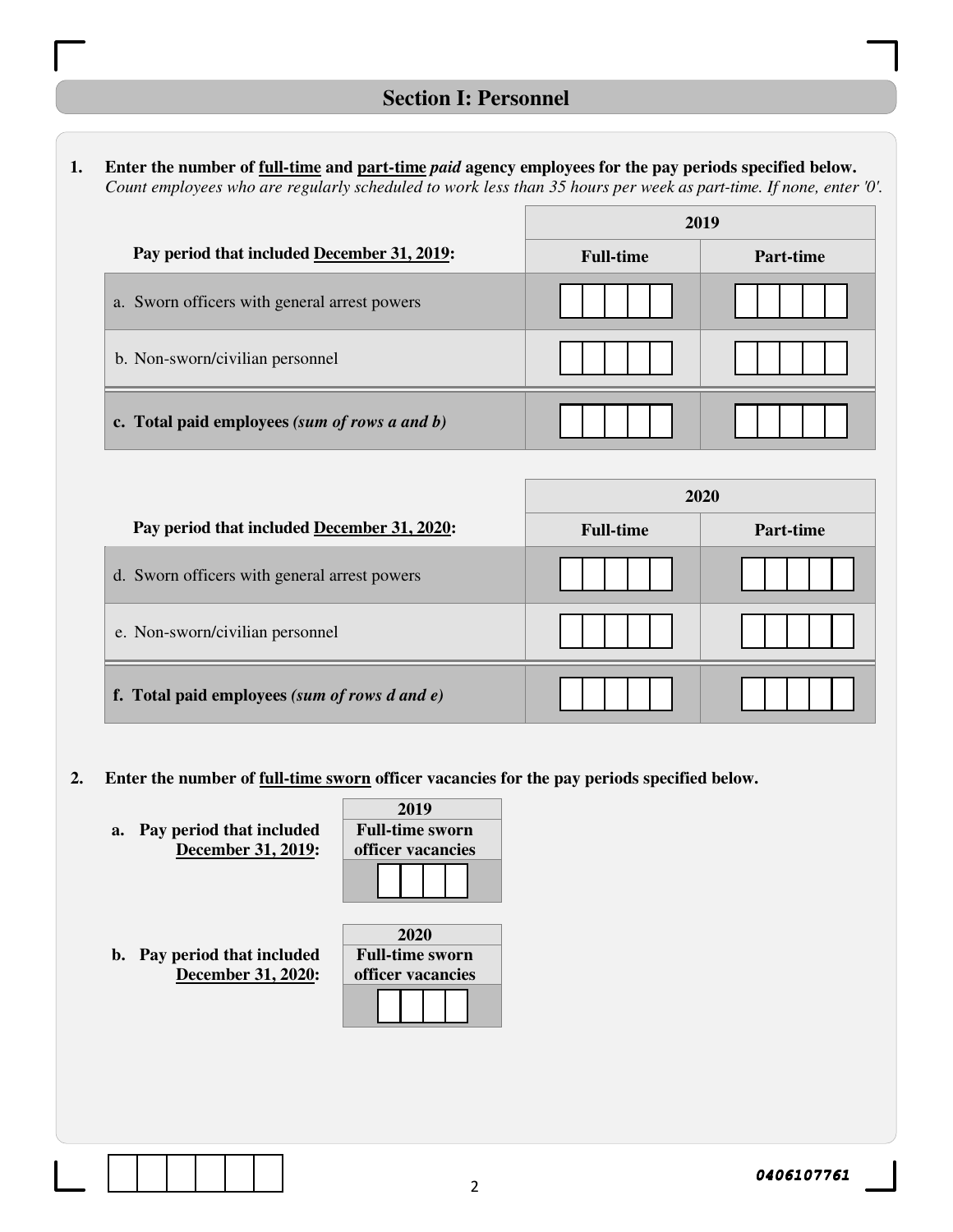*Unless otherwise noted, please answer all remaining questions using December 31, 2020, as a reference.*

| Enter the number of full-time personnel according to their primary job responsibility for the pay period            |
|---------------------------------------------------------------------------------------------------------------------|
| that included December 31, 2020. Count each full-time staff person ONLY once. If a person performed more            |
| than one function, enter that person's count in the job category in which s/he spent most of her/his time. If none, |
| enter $\theta$ .                                                                                                    |

|                                                                                                                                                                                                                                                  | <b>Sworn officers</b><br>with general<br>arrest powers | Non-sworn/<br>civilian<br>personnel |
|--------------------------------------------------------------------------------------------------------------------------------------------------------------------------------------------------------------------------------------------------|--------------------------------------------------------|-------------------------------------|
| a. <b>Administration –</b> Chief of police, assistants and other personnel who<br>work in an administrative capacity. Include finance, human resources,<br>and internal affairs.                                                                 |                                                        |                                     |
| b. Total operations - Police officers, detectives, inspectors, supervisors,<br>and other personnel providing direct law enforcement services. Include<br>traffic, patrol, investigations, and special operations.                                |                                                        |                                     |
| <b>Officers – Patrol/field officers, police officers, traffic, SROs, etc.</b><br>1.                                                                                                                                                              |                                                        |                                     |
| Detectives/investigators<br>2.                                                                                                                                                                                                                   |                                                        |                                     |
| All other operations personnel – Inspectors, supervisors, special<br>3.<br>operations, and other personnel providing direct law enforcement<br>services.                                                                                         |                                                        |                                     |
| c. Total support – Dispatchers, records clerks, crime analysts, crime lab<br>technicians and other personnel providing support services other than<br>administrative. Include communications, crime lab, fleet management,<br>and training.      |                                                        |                                     |
| <b>Dispatchers</b><br>1.                                                                                                                                                                                                                         |                                                        |                                     |
| All other support personnel – Records clerks, crime analysts,<br>2.<br>crime lab technicians, and other personnel providing support<br>services other than administrative. Include communications, crime<br>lab, fleet management, and training. |                                                        |                                     |
| d. Other personnel not included above (e.g., crossing guards, parking<br>enforcement, etc.)                                                                                                                                                      |                                                        |                                     |

3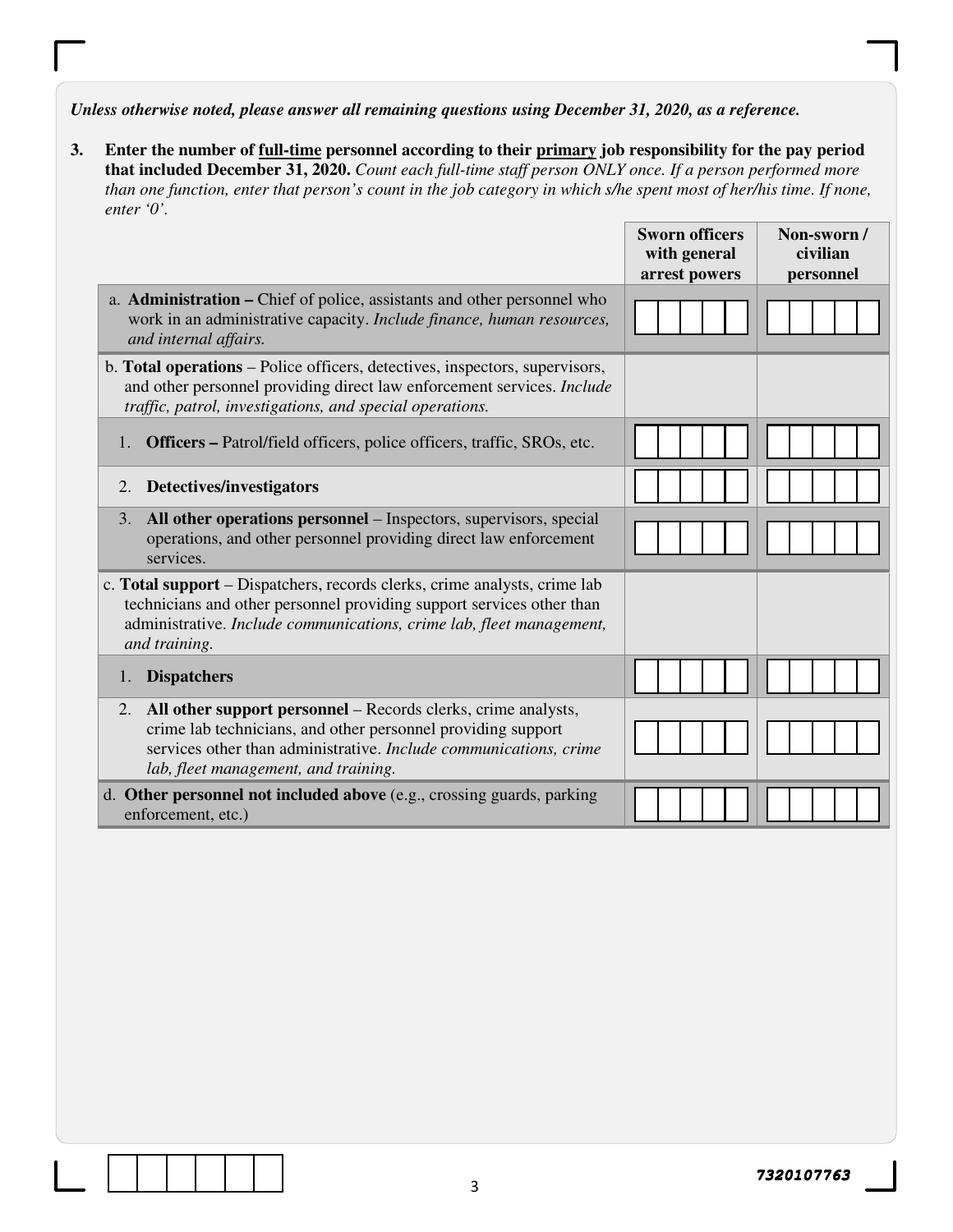**4. Enter the number of full-time sworn officers by race, Hispanic origin and sex for the pay period that included December 31, 2020.** *If none, enter '0'.*

|                                                            | <b>Male</b> | <b>Female</b> |
|------------------------------------------------------------|-------------|---------------|
| a. White, non-Hispanic                                     |             |               |
| b. Black or African American, non-Hispanic                 |             |               |
| c. Hispanic or Latino                                      |             |               |
| d. American Indian or Alaska Native, non-Hispanic          |             |               |
| e. Asian, non-Hispanic                                     |             |               |
| f. Native Hawaiian or other Pacific Islander, non-Hispanic |             |               |
| g. Two or more races                                       |             |               |
| h. Not known                                               |             |               |
| Total full-time sworn officers (sum of rows a-h)<br>i.     |             |               |

**5. Enter the sex, race and Hispanic origin of the chief executive (i.e., Chief of Police, Commissioner) for the pay period that included December 31, 2020.** 

**a. Sex**

O Male

 $\bigcirc$  Female

#### **b. Hispanic Origin**

O Spanish, Hispanic, or Latino

O Not Spanish, Hispanic, or Latino

#### **c. Race** (*select all that apply*)

□ White

**Black or African American** 

American Indian or Alaska Native

 $\Box$  Asian

Native Hawaiian or other Pacific Islander

 $\Box$  Other (please specify):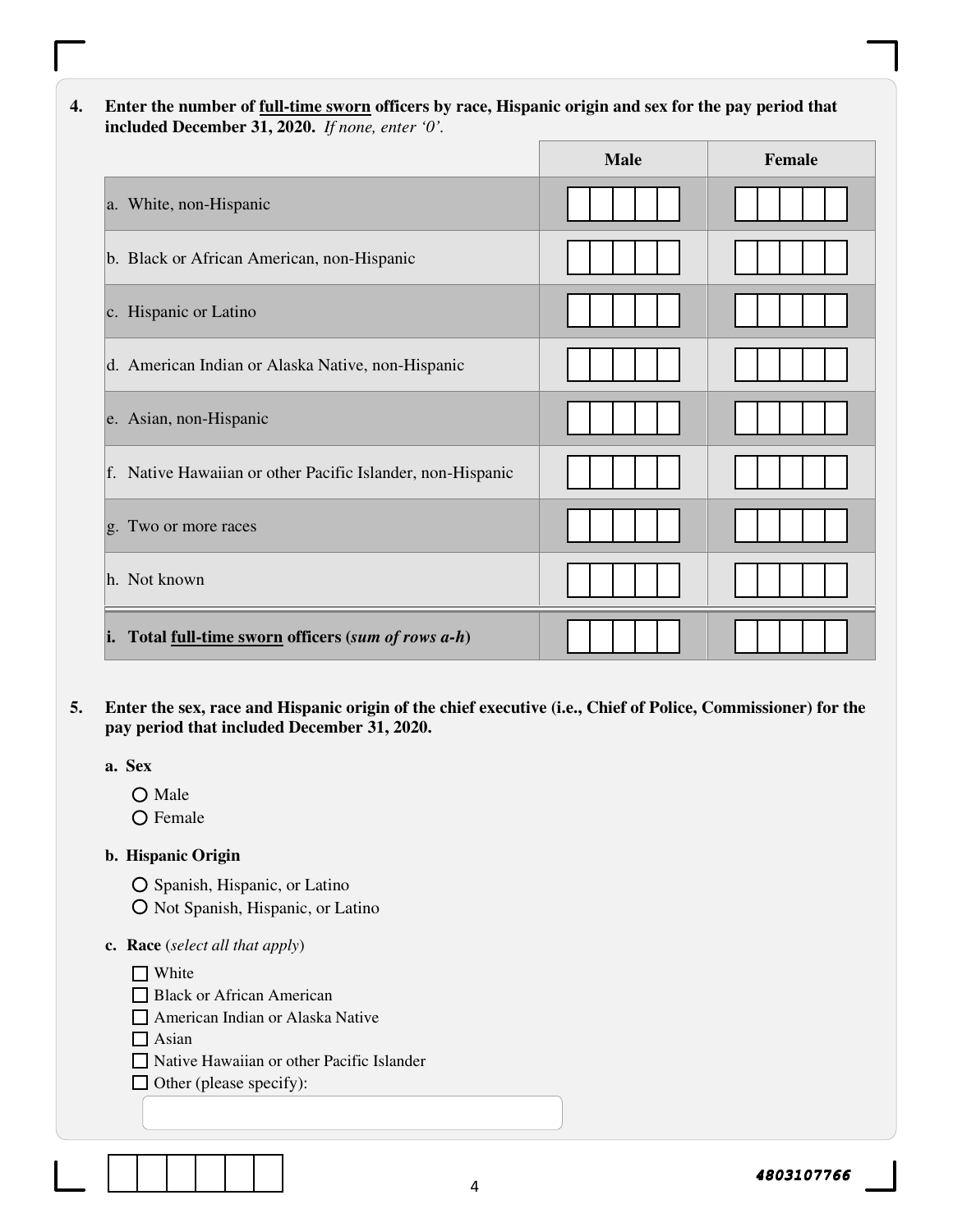| 6. | Enter the number of full-time sworn officers by race, Hispanic origin and sex who held the following          |
|----|---------------------------------------------------------------------------------------------------------------|
|    | supervisory positions for the pay period that included December 31, 2020. If a position did not exist in your |
|    | agency, select 'N/A'. If none, enter '0'.                                                                     |

|                                                              | <b>Intermediate</b><br>supervisor<br>(below chief executive<br>and above sergeant or<br>first-line supervisor) | <b>Sergeant or</b><br>equivalent<br>first-line supervisor |  |
|--------------------------------------------------------------|----------------------------------------------------------------------------------------------------------------|-----------------------------------------------------------|--|
|                                                              | $\Box$ N/A                                                                                                     | $\Box$ N/A                                                |  |
| a. White, non-Hispanic                                       |                                                                                                                |                                                           |  |
| b. Black or African American, non-Hispanic                   |                                                                                                                |                                                           |  |
| c. Hispanic or Latino                                        |                                                                                                                |                                                           |  |
| d. American Indian or Alaska Native, non-Hispanic            |                                                                                                                |                                                           |  |
| e. Asian, non-Hispanic                                       |                                                                                                                |                                                           |  |
| f. Native Hawaiian or other Pacific Islander, non-Hispanic   |                                                                                                                |                                                           |  |
| g. Two or more races                                         |                                                                                                                |                                                           |  |
| h. Not known                                                 |                                                                                                                |                                                           |  |
| i. Total full-time sworn officers (sum of rows a-h)          |                                                                                                                |                                                           |  |
| j. Male                                                      |                                                                                                                |                                                           |  |
| k. Female                                                    |                                                                                                                |                                                           |  |
| 1. Total full-time sworn officers (sum of rows $j$ and $k$ ) |                                                                                                                |                                                           |  |

**7. Enter the number of full-time agency personnel who were bi- or multilingual as of December 31, 2020**. *Full-time employees are those regularly scheduled for 35 or more hours per week. If none, enter '0'.* 

|                                     | <b>Bilingual or Multilingual</b><br><b>Full-Time Personnel</b> |
|-------------------------------------|----------------------------------------------------------------|
| a. Sworn with general arrest powers |                                                                |
| b. Non-sworn/civilian personnel     |                                                                |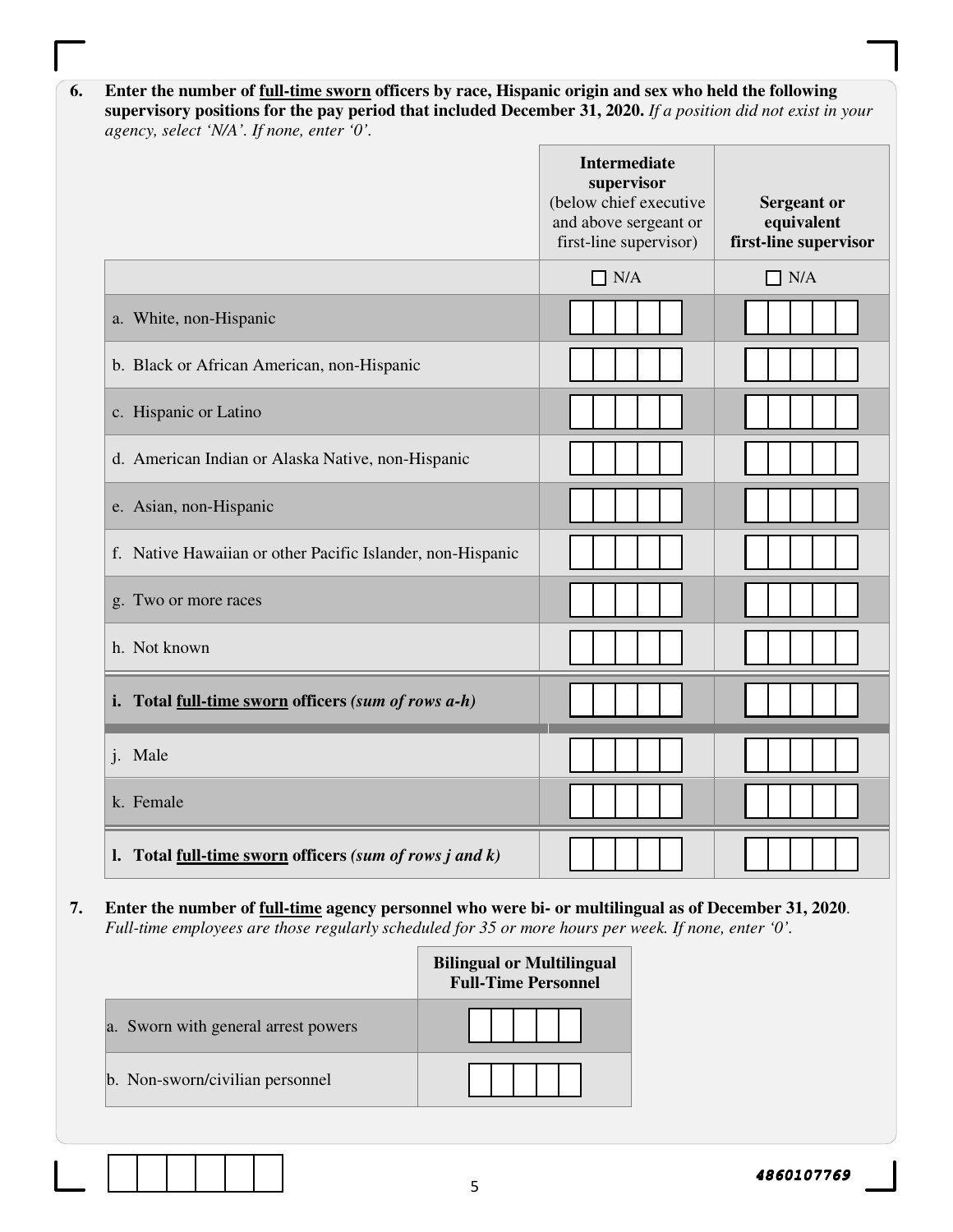**8. As of December 31, 2020, how did your agency address the following problems/tasks?** *Mark the most appropriate choice for each problem/task listed below. Consider FULL-TIME sworn officers with general arrest powers and FULL-TIME non-sworn/civilian personnel. Mark ONLY ONE choice per row.* 

|                                         | (1)                                                                                                                | Agency DID NOT HAVE a specialized unit<br>with full-time personnel                     |                                                                                                           |                                                                   |                                                                          |
|-----------------------------------------|--------------------------------------------------------------------------------------------------------------------|----------------------------------------------------------------------------------------|-----------------------------------------------------------------------------------------------------------|-------------------------------------------------------------------|--------------------------------------------------------------------------|
| Type of problem/task                    | Agency had a<br>specialized<br>unit with<br>personnel<br>assigned full-<br>time to address<br>this<br>problem/task | (2)<br><b>Agency had</b><br>designated<br>personnel to<br>address this<br>problem/task | (3)<br><b>Agency</b><br>addressed this<br>problem/task,<br>but did not<br>have<br>designated<br>personnel | (4)<br>Agency did not<br>formally<br>address this<br>problem/task | (5)<br>Agency's<br>jurisdiction<br>did not have<br>this problem<br>(N/A) |
| a. Agency standards/accreditation       | $\circ$                                                                                                            | $\circ$                                                                                | $\circ$                                                                                                   | $\circ$                                                           | $\bigcirc$                                                               |
| b. Bias/hate crime                      | O                                                                                                                  | O                                                                                      | O                                                                                                         | O                                                                 | O                                                                        |
| c. Bomb/explosive disposal              | $\bigcirc$                                                                                                         | O                                                                                      | O                                                                                                         | O                                                                 | $\bigcirc$                                                               |
| d. Child abuse/endangerment             | O                                                                                                                  | O                                                                                      | O                                                                                                         | O                                                                 | O                                                                        |
| e. Community policing                   | O                                                                                                                  | O                                                                                      | O                                                                                                         | O                                                                 | O                                                                        |
| f. Crime analysis                       | O                                                                                                                  | O                                                                                      | O                                                                                                         | O                                                                 | O                                                                        |
| g. Cybercrime                           | $\overline{\mathsf{O}}$                                                                                            | O                                                                                      | $\overline{\mathsf{O}}$                                                                                   | $\overline{O}$                                                    | $\overline{O}$                                                           |
| h. Domestic violence                    | $\overline{O}$                                                                                                     | O                                                                                      | $\bigcirc$                                                                                                | $\bigcirc$                                                        | $\bigcirc$                                                               |
| i. Firearms                             | O                                                                                                                  | O                                                                                      | O                                                                                                         | $\overline{O}$                                                    | $\overline{O}$                                                           |
| Gangs                                   | $\overline{O}$                                                                                                     | O                                                                                      | O                                                                                                         | O                                                                 | O                                                                        |
| k. Homelessness                         | O                                                                                                                  | $\overline{O}$                                                                         | $\overline{O}$                                                                                            | $\overline{O}$                                                    | $\overline{O}$                                                           |
| 1. Human trafficking                    | $\bigcirc$                                                                                                         | O                                                                                      | O                                                                                                         | O                                                                 | O                                                                        |
| m. Impaired drivers (DUI/DWI)           | $\bigcirc$                                                                                                         | $\bigcirc$                                                                             | $\overline{O}$                                                                                            | $\bigcirc$                                                        | $\bigcirc$                                                               |
| n. Internal affairs                     | $\bigcirc$                                                                                                         | O                                                                                      | $\bigcirc$                                                                                                | $\bigcirc$                                                        | O                                                                        |
| o. Juvenile crimes                      | $\bigcirc$                                                                                                         | $\bigcirc$                                                                             | $\overline{\mathsf{O}}$                                                                                   | $\bigcirc$                                                        | $\overline{O}$                                                           |
| p. Mental health/crisis<br>intervention | O                                                                                                                  | O                                                                                      | O                                                                                                         | O                                                                 | O                                                                        |
| q. Methamphetamine labs                 | $\bigcirc$                                                                                                         | $\bigcirc$                                                                             | $\bigcirc$                                                                                                | O                                                                 | O                                                                        |
| r. Missing children                     | $\bigcirc$                                                                                                         | O                                                                                      | $\bigcirc$                                                                                                | $\bigcirc$                                                        | O                                                                        |
| s. Opioids                              | $\overline{O}$                                                                                                     | O                                                                                      | $\overline{O}$                                                                                            | $\bigcirc$                                                        | $\Omega$                                                                 |
| t. Parking enforcement                  | ( )                                                                                                                | 〔 〕                                                                                    | O                                                                                                         | O                                                                 | O                                                                        |
| u. Public relations                     | ( )                                                                                                                | $\bigcirc$                                                                             | O                                                                                                         | O                                                                 | $\bigcirc$                                                               |
| v. Research and planning                | O                                                                                                                  | O                                                                                      | O                                                                                                         | O                                                                 | Ő                                                                        |
| w. School safety                        | O                                                                                                                  | O                                                                                      | O                                                                                                         | O                                                                 | O                                                                        |
| x. Sexual assault                       | O                                                                                                                  | O                                                                                      | O                                                                                                         | $\bigcirc$                                                        | O                                                                        |
| y. Special operations (e.g.,<br>SWAT)   | O                                                                                                                  | O                                                                                      | O                                                                                                         | $\circ$                                                           | O                                                                        |
| z. Terrorism/homeland security          | Ő                                                                                                                  | Ő                                                                                      | O                                                                                                         | Ő                                                                 | Ő                                                                        |
| aa. Traffic enforcement                 | O                                                                                                                  | O                                                                                      | O                                                                                                         | O                                                                 |                                                                          |
| bb. Victim assistance                   | O                                                                                                                  | $\bigcirc$                                                                             | $\circ$                                                                                                   | $\bigcirc$                                                        | O                                                                        |

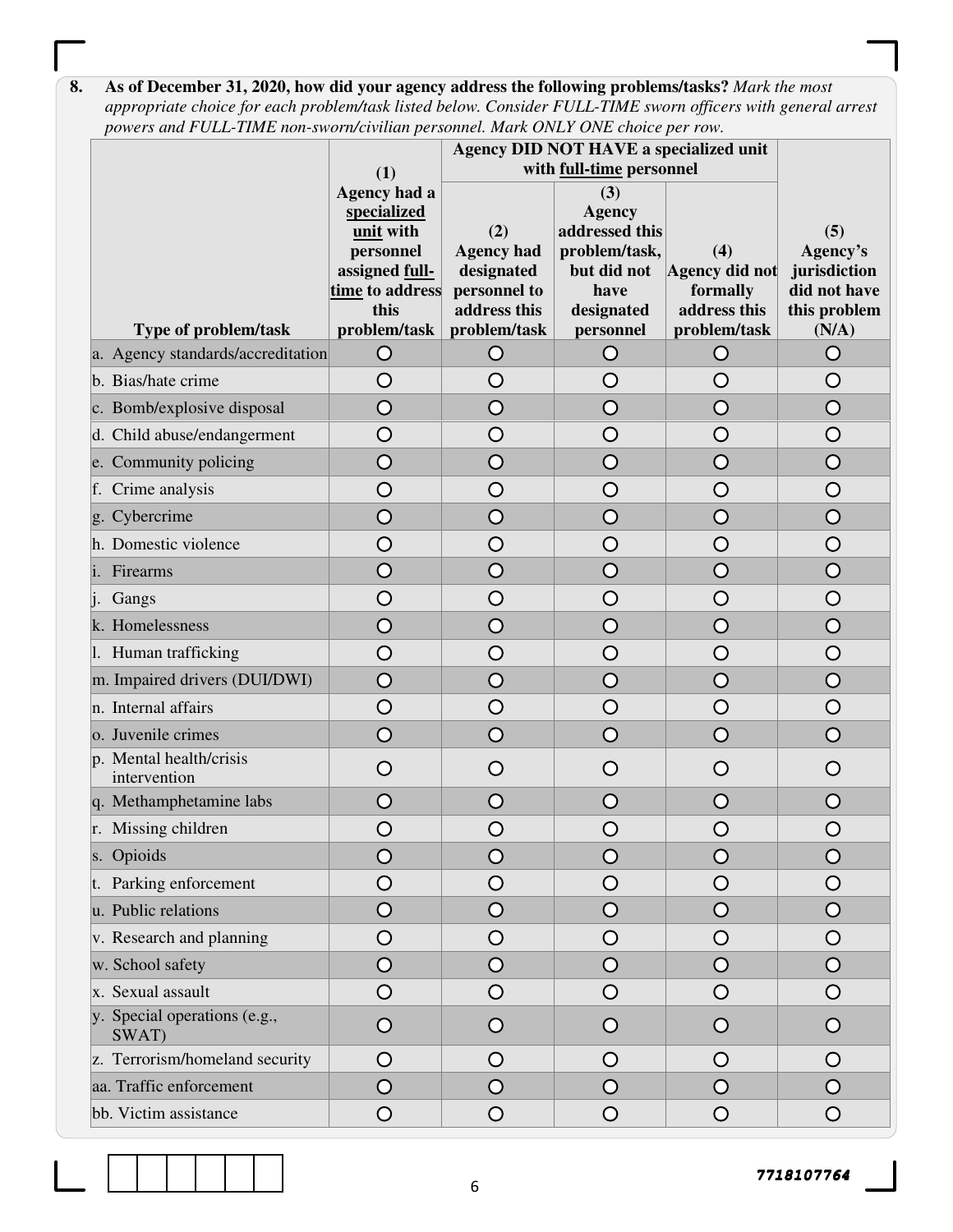## **Section II: Budget**

|                      | <b>9a.</b> Enter your agency's total operating budget for the fiscal years specified below. If the budget is not |  |
|----------------------|------------------------------------------------------------------------------------------------------------------|--|
|                      | available, provide an estimate and check the box below. DO NOT include building construction costs or major      |  |
| equipment purchases. |                                                                                                                  |  |
|                      | AA                                                                                                               |  |

|                                                        | 2019                                                                               |                                                     |
|--------------------------------------------------------|------------------------------------------------------------------------------------|-----------------------------------------------------|
| <b>Fiscal year that included</b><br>December 31, 2019: | <b>Operating Budget</b>                                                            | <b>Please mark if this</b><br>figure is an estimate |
|                                                        | .00                                                                                |                                                     |
|                                                        | 2020                                                                               |                                                     |
| <b>Fiscal year that included</b>                       |                                                                                    | <b>Please mark if this</b>                          |
| December 31, 2020:                                     | <b>Operating Budget</b>                                                            | figure is an estimate                               |
|                                                        | .00                                                                                |                                                     |
|                                                        | 01. Dlagge indicate the month and day on which your googers's figeed wear headings |                                                     |

**9b. Please indicate the month and day on which your agency's fiscal year begins:** 

| M M |  | י ו |
|-----|--|-----|

**10. Enter the total estimated value of money, goods, and property received by your agency from an asset forfeiture program during the fiscal year that included December 31, 2019.** *If data are not available, provide an estimate and check the box below. Include federal, state and local funds. If no money, goods or property were received, enter '0'.*

 $$ \Box \Box \Box \Box \Box \Box \Box$ , ,

**Please mark here if this figure is an estimate** 

## **Section III: Community Policing (LOCAL POLICE ONLY)**

**11. During 2020, did your agency have an informal problem-solving partnership or formal written agreement with any of the following?**

|                                                                           | Yes              | N <sub>0</sub> |
|---------------------------------------------------------------------------|------------------|----------------|
| a. Academic/university staff                                              |                  |                |
| b. Advocacy groups                                                        | $\left( \right)$ |                |
| c. Business groups                                                        | $\left( \right)$ |                |
| d. Federal law enforcement agencies                                       | $\left( \right)$ | $\bigcap$      |
| e. Law enforcement organizations (e.g., IACP, National Police Foundation) | $\left( \right)$ |                |
| f. Neighborhood associations                                              | ∩                |                |
| g. Non-law enforcement government agencies                                | $\bigcap$        |                |
| h. State or local law enforcement agencies                                | $\left( \right)$ |                |
| Victim service providers                                                  |                  |                |
| Other (please specify):                                                   |                  |                |
|                                                                           |                  |                |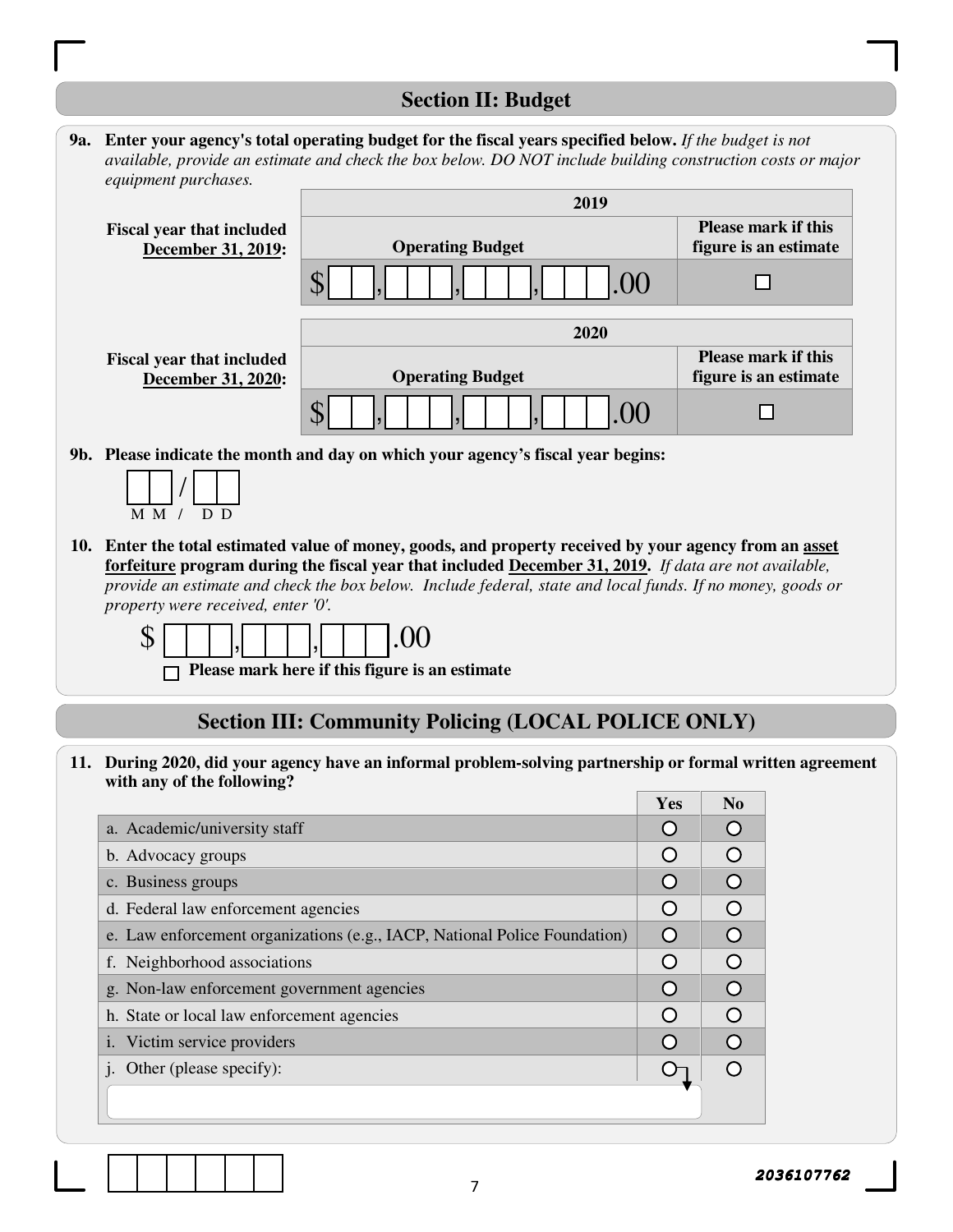**12. During 2020, did your agency solicit feedback from the community for any of the following?** *Include informal (e.g., via social media, community listening sessions) and formal (e.g., via a community survey or advisory council) feedback received.*

|                                             | <b>Yes</b> | N <sub>0</sub> |
|---------------------------------------------|------------|----------------|
| a. Allocating resources to neighborhoods    |            |                |
| b. Assessing community trust                |            |                |
| c. Evaluating officer or agency performance |            |                |
| d. Informing agency policies and procedures |            |                |
| e. Prioritizing crime/disorder problems     |            |                |
| f. Training development                     |            |                |

#### **13. During 2020, which of the following did your agency do?**

|                                               | Yes | N <sub>0</sub> |
|-----------------------------------------------|-----|----------------|
| a. Maintain a written community policing plan |     |                |
| b. Conduct a citizen police academy           |     |                |
| c. Conduct citizen range days                 |     |                |
| d. Work with a Community Advisory Committee   |     |                |
| e. Other (please specify):                    |     |                |
|                                               |     |                |

# **Section IV: Selection and Training**

| 14a. Indicate your agency's minimum education requirement which new (non-lateral) sworn personnel recruits<br>must have at hiring or within two years of hiring. Mark ONLY ONE response.                     |
|--------------------------------------------------------------------------------------------------------------------------------------------------------------------------------------------------------------|
| O Four-year college degree required                                                                                                                                                                          |
| O Two-year college degree required                                                                                                                                                                           |
| $\bigcirc$ Some college, but no degree required<br>$\rightarrow$ Total credit hours required:<br>O High school diploma or equivalent required<br>O No formal education requirement $\rightarrow$ SKIP to #15 |
| $\rightarrow$ 14b. Does your agency consider military service as an exemption to this minimum education<br>requirement?<br>$O$ Yes<br>$O$ No                                                                 |
| 0835107767<br>8                                                                                                                                                                                              |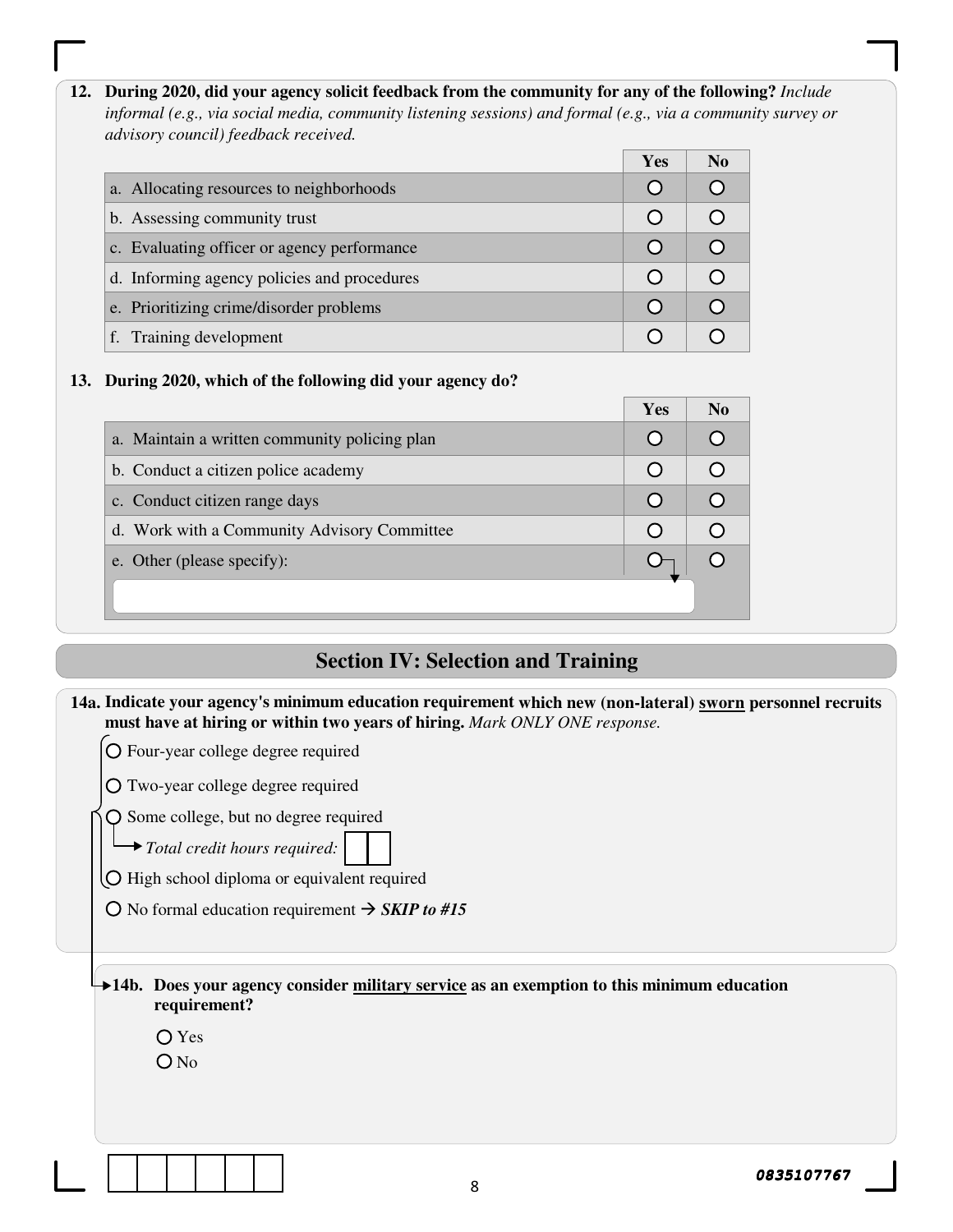| <b>Background check</b>                                                                      | Yes        | N <sub>0</sub> |                                  |
|----------------------------------------------------------------------------------------------|------------|----------------|----------------------------------|
| a. Background investigation                                                                  | O          | $\bigcirc$     |                                  |
| b. Credit history check                                                                      | O          | $\circ$        |                                  |
| c. Criminal history check                                                                    | O          | $\circ$        |                                  |
| d. Driving record check                                                                      | O          | $\circ$        |                                  |
| e. Social media check                                                                        | $\bigcirc$ | $\bigcirc$     |                                  |
| <b>Personal attributes</b>                                                                   | Yes        | No             |                                  |
| f. Cognitive ability assessment (e.g., writing, reading<br>comprehension, analytical skills) | O          | $\bigcirc$     |                                  |
| g. Interpersonal skills assessment                                                           | O          | $\circ$        |                                  |
| h. Personality/Psychological inventory                                                       | O          | $\circ$        |                                  |
| Psychological interview<br>i.                                                                | O          | $\bigcirc$     |                                  |
| Polygraph exam                                                                               | O          | $\circ$        |                                  |
| <b>Physical attributes</b>                                                                   | Yes        | N <sub>o</sub> |                                  |
| k. Drug test                                                                                 | $\bigcirc$ | $\circ$        |                                  |
| Medical exam<br>1.                                                                           | O          | $\circ$        |                                  |
| m. Vision test                                                                               | O          | $\circ$        |                                  |
| n. Physical agility/fitness test                                                             | O          | $\circ$        | $\rightarrow$ If no, SKIP to #16 |
| o. <i>(If yes to #15n)</i> Does your agency have different<br>standards based on sex?        | O          | O              |                                  |

**16. How many total hours of academy training and field training (e.g., with FTO) are required of your agency's new (non-lateral) sworn officer recruits?** *Include law enforcement training ONLY. If no training of that type is required, enter '0'.* 

| $\sim$ 1                                            | <b>Academy training hours</b> | <b>Field training hours</b> |
|-----------------------------------------------------|-------------------------------|-----------------------------|
| a. State mandated hours                             |                               |                             |
| b. Additional training hours                        |                               |                             |
| c. Total hours of training (sum of rows a and $b$ ) |                               |                             |

**17. What is the minimum annual number of in-service hours of training that is required for your agency's fulltime sworn officers?** *Include law enforcement training ONLY. If no training of that type is required, enter '0'.*

|                                                    | Minimum annual hours |
|----------------------------------------------------|----------------------|
|                                                    | per officer          |
| a. State mandated hours                            |                      |
| b. Additional training hours                       |                      |
| c. Total hours of training $(sum of rows a and b)$ |                      |

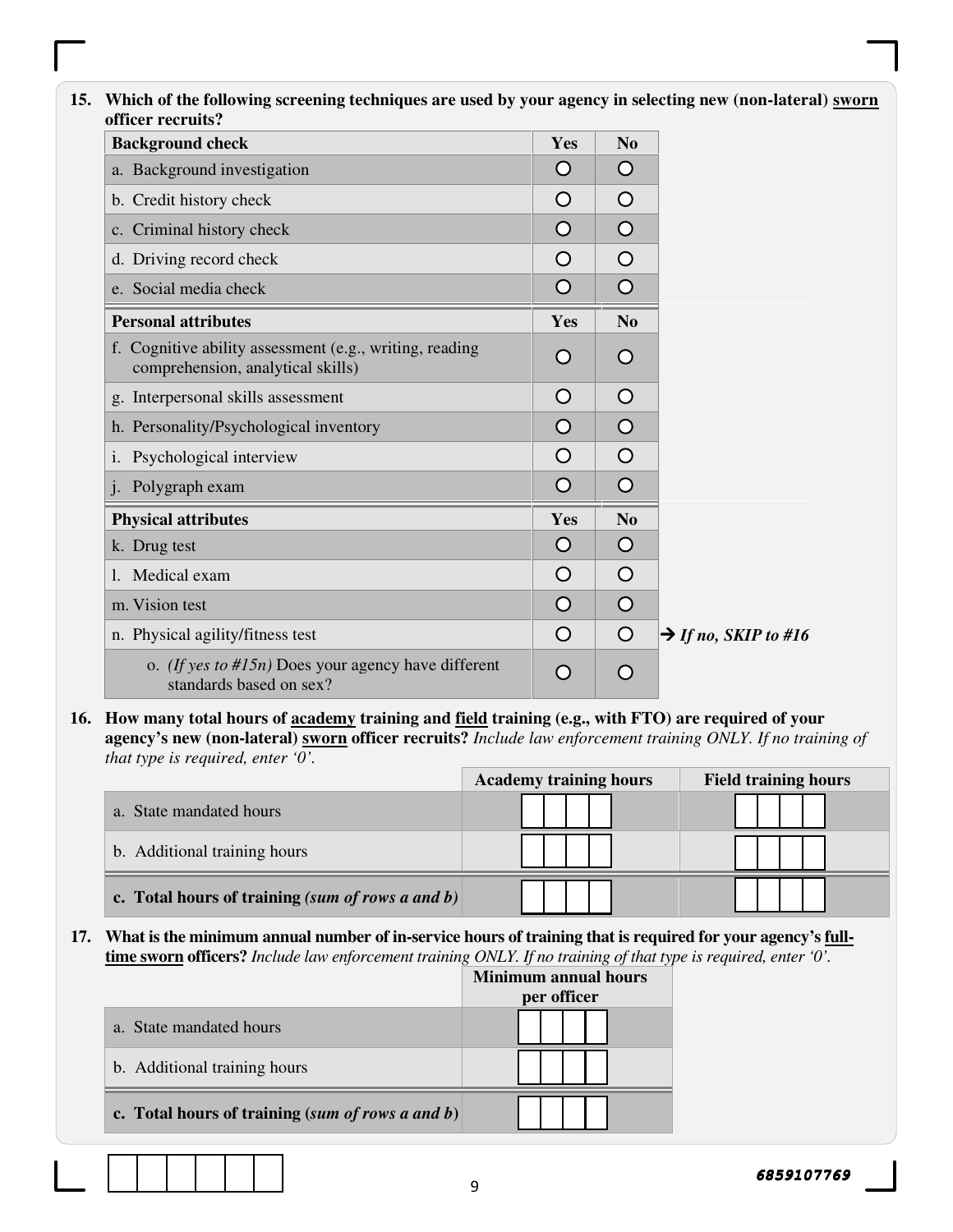## **Section V: Hiring and Retention**

|                                    | 18a. How many full-time sworn officers were hired by your agency in 2020? Include all full-time sworn personnel |                                              |                             |  |  |  |  |
|------------------------------------|-----------------------------------------------------------------------------------------------------------------|----------------------------------------------|-----------------------------|--|--|--|--|
|                                    | hired whether they are currently employed by the agency or not.                                                 |                                              |                             |  |  |  |  |
|                                    | Number of full-time sworn officers hired                                                                        |                                              |                             |  |  |  |  |
|                                    |                                                                                                                 | $\rightarrow$ If 0, SKIP to #22a on page 11. |                             |  |  |  |  |
|                                    | 18b. (If at least one new hire) How many of those hires were:                                                   |                                              |                             |  |  |  |  |
|                                    |                                                                                                                 |                                              | <b>Number of Full-Time</b>  |  |  |  |  |
|                                    |                                                                                                                 |                                              | <b>Sworn Officers Hired</b> |  |  |  |  |
| a. Entry-level hires (non-lateral) |                                                                                                                 |                                              |                             |  |  |  |  |
|                                    |                                                                                                                 | b. Lateral transfers/hires                   |                             |  |  |  |  |
|                                    |                                                                                                                 | c. Other new hires                           |                             |  |  |  |  |

- *If #18b, row a (entry-level hires) is 0, SKIP to #22a on page 11.*
- **19. Based on the most recent class of entry-level sworn officers hired, on average, how many weeks passed from the time they submitted their application to the time they were offered employment?** *DO NOT include basic academy training.*

Average number of weeks until hire

**20. Which of the following types of applicants for entry-level sworn officer hires were targeted through special recruitment efforts in 2020?** 

|                                                 | Yes | N <sub>0</sub> |
|-------------------------------------------------|-----|----------------|
| a. 4-year college graduates                     |     |                |
| b. Military veterans                            |     | ďк             |
| c. Multi-lingual speaking                       |     |                |
| d. People with prior law enforcement experience |     | 0              |
| e. Racial/ethnic minorities                     |     |                |
| f. Women                                        |     |                |
| g. Other (please specify):                      |     |                |
|                                                 |     |                |

**21. Did your agency offer any of the following incentives for entry-level sworn officer hires in 2020?** 

|                                                       | Yes | N <sub>0</sub> |
|-------------------------------------------------------|-----|----------------|
| a. Employment signing bonus                           |     |                |
| b. Free or reimbursed academy training                |     |                |
| c. Salary paid during academy training                |     |                |
| d. Training academy graduation bonus                  |     |                |
| e. Relocation assistance (e.g., moving, travel costs) |     |                |
| f. Other (please specify):                            |     |                |
|                                                       |     |                |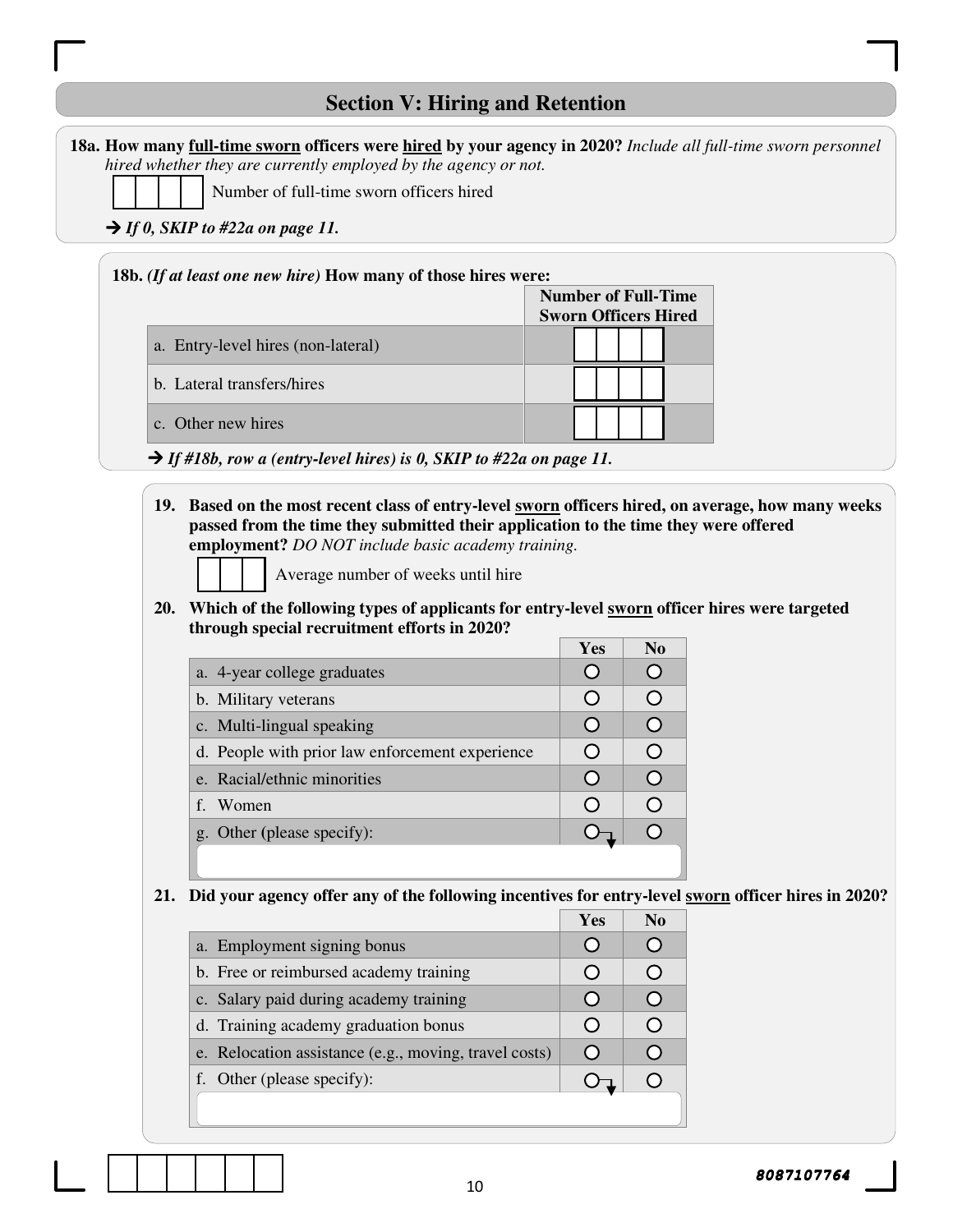#### **22a. How many full-time sworn officers separated from your agency in 2020?** *DO NOT include sworn officer recruits who separated prior to completing academy training. If none, enter '0'.*

Number of full-time sworn officers separated

#### $\rightarrow$  *If 0, SKIP to #23*

|                                                                            | <b>Number of Full-Time</b><br><b>Sworn Officers Separated</b> |
|----------------------------------------------------------------------------|---------------------------------------------------------------|
| a. Probationary rejections                                                 |                                                               |
| b. Layoffs                                                                 |                                                               |
| c. Dismissals (e.g., terminations, forced resignations)<br>or separations) |                                                               |
| d. Voluntary resignations                                                  |                                                               |
| e. Medical/disability retirements                                          |                                                               |
| f. Non-medical retirements                                                 |                                                               |
| g. Deaths                                                                  |                                                               |
| h. Other reasons                                                           |                                                               |

**23. Which of the following best describes your agency's exit interview policy used to assess full-time sworn officers' reasons for departure?** *Mark ONLY ONE response.*

- $\overline{O}$  Exit interviews conducted with officers selected by the agency
- $\overline{O}$  Exit interviews conducted with officers if they request one
- Exit interviews conducted based on other policy
- Exit interviews typically not conducted

**24. Enter the base annual salary schedule for the following full-time sworn positions as of December 31, 2020.**  *If a position does not exist on a full-time basis in your agency, select 'NA.' In cases where there is not a range in salary, please enter the same salary for minimum and maximum.* 

|                                                 | <b>Base ANNUAL Salary</b> |                |     |
|-------------------------------------------------|---------------------------|----------------|-----|
|                                                 | <b>Minimum</b>            | <b>Maximum</b> | N/A |
| a. Chief executive (chief, director, etc.)      |                           |                |     |
| b. Sergeant or equivalent first-line supervisor |                           |                |     |
| c. Entry-level officer (post-academy)           |                           |                |     |



11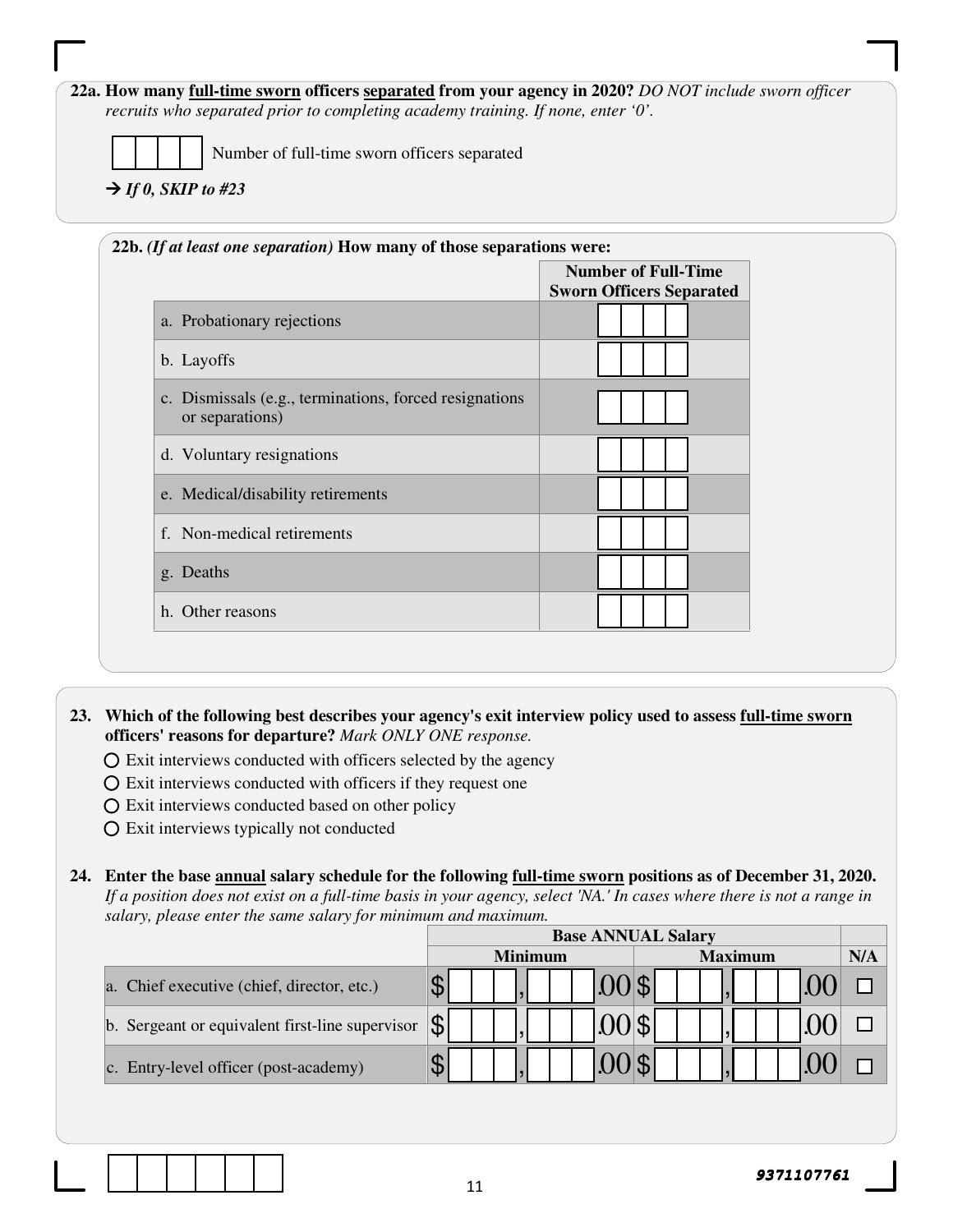#### **25. Did your agency authorize or provide any of the following special pay for sworn officers in 2020?**

|                                   | Yes | N <sub>0</sub> |
|-----------------------------------|-----|----------------|
| a. Bilingual ability pay          |     | r 1            |
| b. Education incentive pay        |     | ◠              |
| c. Hazardous duty pay             |     | ∩              |
| d. Merit/performance pay          |     | ∩              |
| e. Military service pay           |     | ∩              |
| f. Residential incentive pay      |     | ◯              |
| g. Shift differential pay         |     | ∩              |
| h. Special skills proficiency pay |     |                |

## **26. Did your agency offer the following benefits to increase retention among full-time sworn officers in 2020?**

|                                                    | Yes              | N <sub>0</sub>        |
|----------------------------------------------------|------------------|-----------------------|
| a. College tuition reimbursement                   |                  | $\bigcirc$            |
| b. Employee Assistance Program                     |                  | $\overline{O}$        |
| c. Enhanced medical benefits                       | ∩                | $\overline{O}$        |
| d. Enhanced retirement benefits                    | ∩                | $\overline{O}$        |
| e. Extra overtime opportunities                    |                  | $\overline{O}$        |
| Flexible hours to attend college<br>f.             |                  | $\overline{O}$        |
| g. Free or financial allowance for uniforms        | ∩                | $\overline{O}$        |
| h. Housing allowance or mortgage discount program  | $\left( \right)$ | $\overline{O}$        |
| Increased pay at specific service milestones<br>i. | ∩                | $\bigcirc$            |
| $\mathbf{j}$ .<br>Job sharing or time splits       | $\bigcap$        | $\overline{O}$        |
| k. On-duty time allowance for fitness maintenance  |                  | $\overline{\bigcirc}$ |
| Paid maternity leave<br>$\mathbf{l}$ .             |                  | $\overline{\bigcirc}$ |
| m. Paid paternity leave                            |                  | $\overline{\bigcirc}$ |
| n. Peer support program                            |                  | $\overline{O}$        |
| o. Relaxed residency requirements                  |                  | $\overline{\bigcirc}$ |
| p. Take home vehicle                               |                  | $\overline{\bigcirc}$ |
| q. Other (please specify):                         |                  | $\overline{\Omega}$   |
|                                                    |                  |                       |
|                                                    |                  |                       |

#### **27. What is the standard shift length for sworn patrol officers in your agency?**

Hours per Day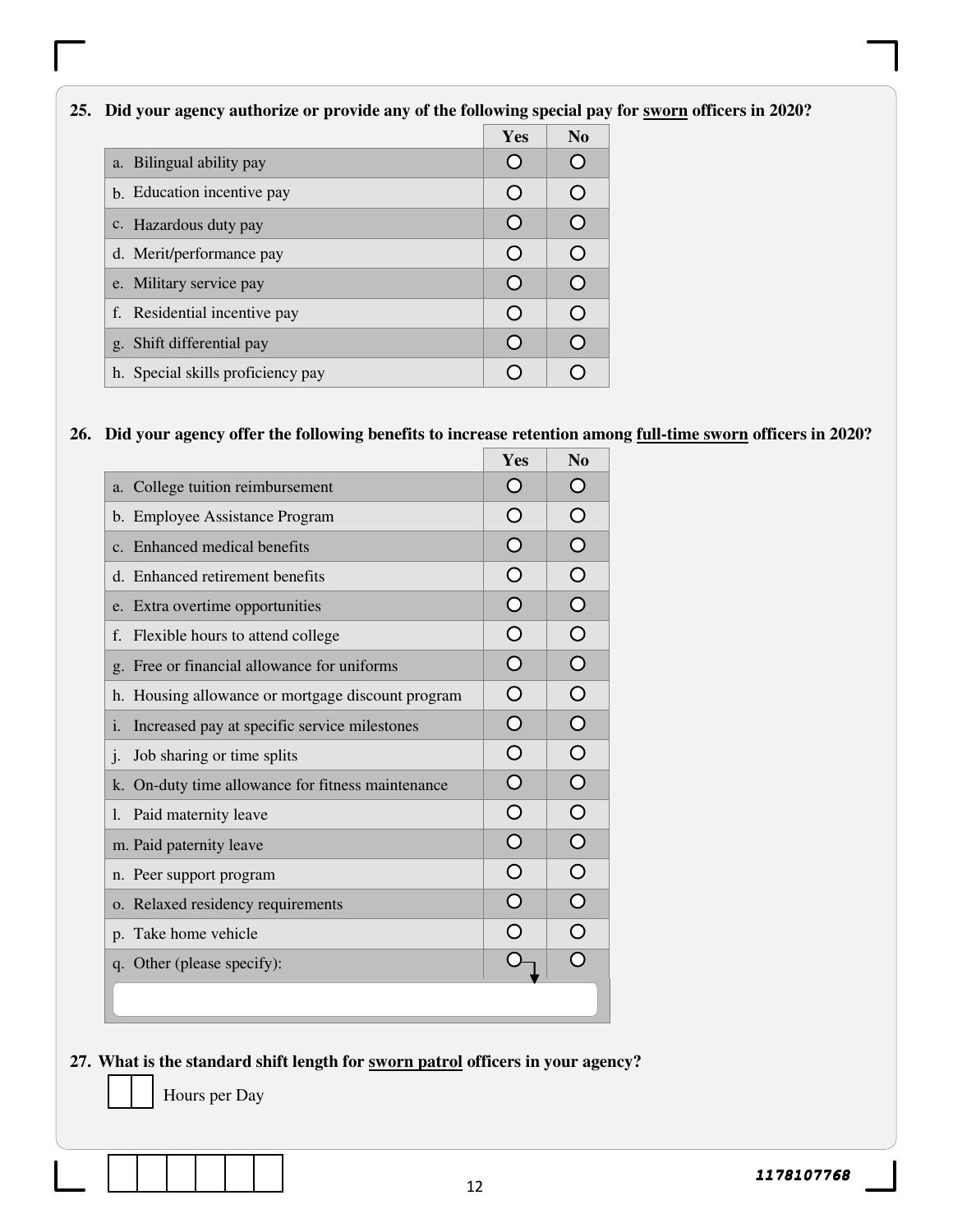# **Section VI: Equipment and Operations**

#### **28. As of December 31, 2020, which of the following types of firearms were authorized for use by your agency's full-time sworn officers?**

|                                         |                   | On duty    |                   | Off duty   |
|-----------------------------------------|-------------------|------------|-------------------|------------|
|                                         |                   | <b>Not</b> |                   | <b>Not</b> |
|                                         | <b>Authorized</b> | authorized | <b>Authorized</b> | authorized |
| a. Handgun                              |                   |            |                   |            |
| b. Shotgun or manual rifle              |                   |            |                   |            |
| c. Semi-automatic rifle (e.g., AR-15)   |                   |            |                   |            |
| d. Fully automatic rifle $(e.g., M-16)$ |                   |            |                   |            |

#### **29. As of December 31, 2020, which of the following types of weapons or actions were authorized for use by your agency's full-time sworn officers?**

|                                                              | Almost /          | <b>Authorized</b>    |                   |
|--------------------------------------------------------------|-------------------|----------------------|-------------------|
|                                                              | <b>Always</b>     | <b>Under Limited</b> | <b>Never</b>      |
|                                                              | <b>Authorized</b> | <b>Circumstances</b> | <b>Authorized</b> |
| a. Open hand techniques                                      |                   |                      |                   |
| b. Closed hand techniques                                    |                   |                      |                   |
| c. Takedown techniques (e.g., straight arm bar)              |                   |                      |                   |
| d. Vascular restraint or carotid hold                        |                   |                      |                   |
| e. Respiratory neck restraint                                | O                 |                      |                   |
| f. Leg hobble or other restraints (not including handcuffs)  |                   |                      |                   |
| g. OC spray/foam                                             | 0                 |                      |                   |
| h. Chemical agent projectile (e.g., CS/tear gas, OC pellets) | O                 |                      |                   |
| <b>Baton</b><br>1.                                           |                   |                      |                   |
| Blunt force projectile (e.g., bean bag, rubber bullets)      |                   |                      |                   |
| k. Conducted energy device (e.g., Taser, stun gun, Stinger)  |                   |                      |                   |
| Other (please specify):                                      |                   |                      |                   |
|                                                              |                   |                      |                   |

#### **30. As of December 31, 2020, how many of the following types of video cameras were operated by your agency on a regular basis?** *If none, enter '0'.*

|    |                                                 |  | <b>Total Number</b> |  |
|----|-------------------------------------------------|--|---------------------|--|
|    | a. Fixed-site surveillance in public areas      |  |                     |  |
|    | b. Mobile surveillance                          |  |                     |  |
|    | c. On aerial drones                             |  |                     |  |
|    | d. In patrol cars                               |  |                     |  |
|    | e. On police officers (e.g., body-worn cameras) |  |                     |  |
| f. | On weapons (e.g., firearms)                     |  |                     |  |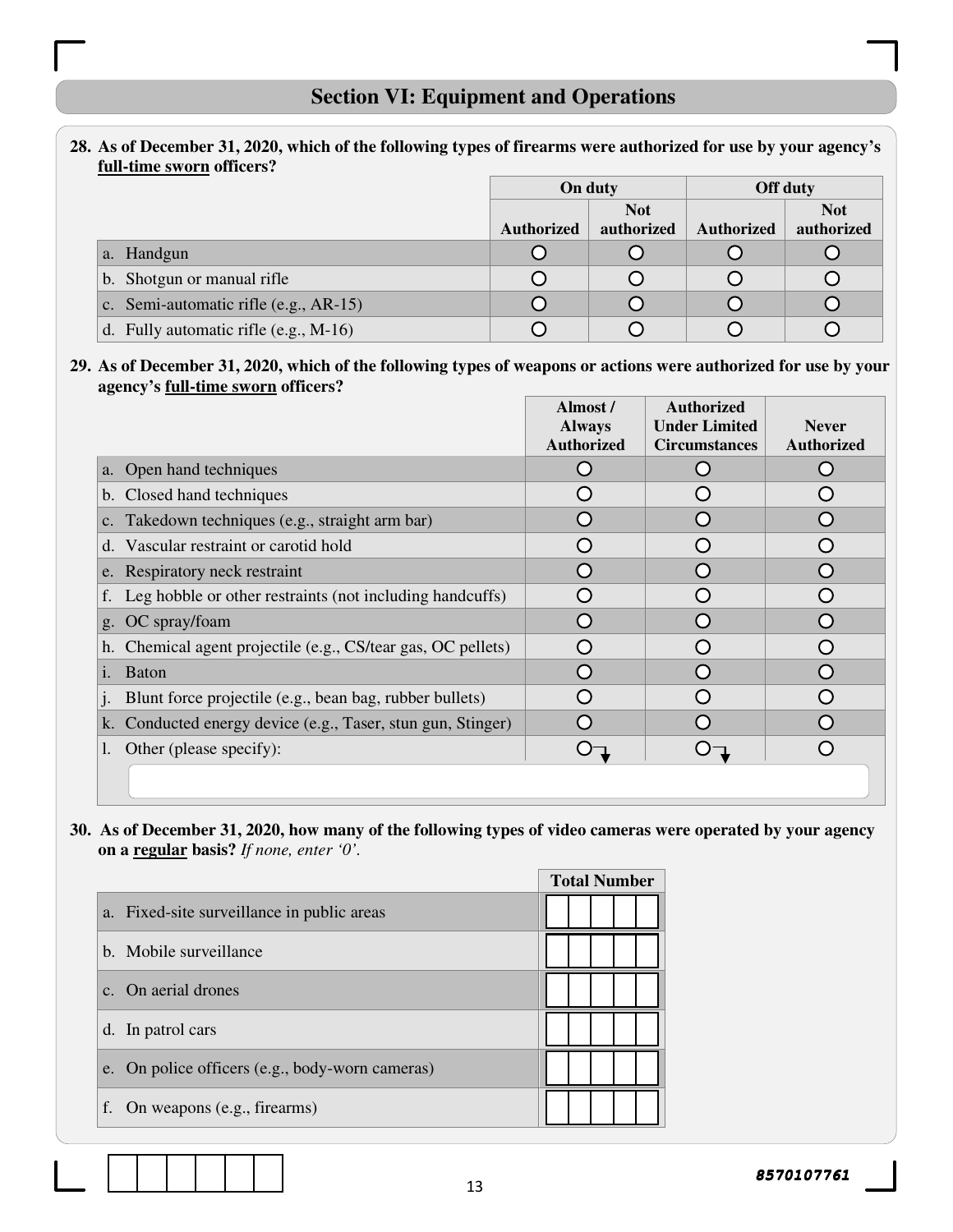**31a. As of December 31, 2020, how many handlers and K-9s did your agency employ?** *If none, enter '0'.*

Handlers

K-9s

*If your agency did not have any K-9s, SKIP to #32.* 

| 31b. <i>(If at least one K-9)</i> What types of activities did your K-9s engage in? |            |                         |
|-------------------------------------------------------------------------------------|------------|-------------------------|
|                                                                                     | <b>Yes</b> | N <sub>0</sub>          |
| a. Bomb/explosive detecting                                                         |            |                         |
| b. Cadaver                                                                          |            | ∩                       |
| c. Drug detecting                                                                   |            | ∩                       |
| d. Person trailing                                                                  |            | $\subset$               |
| e. General enforcement (e.g., patrol, traffic<br>enforcement, crowd control, etc.)  |            | $\langle \cdot \rangle$ |
| f. Other (please specify):                                                          |            |                         |

# **Section VII: Technology**

- **32. As of December 31, 2020, did your agency maintain a website?** 
	- Yes
	- O No

**33. As of December 31, 2020, did your agency use social media to communicate with the public?** 

- Yes
- O No

#### **34. As of December 31, 2020, did your agency use any of the following on a regular basis?**

|                                                                                                             | Yes              | N <sub>0</sub>   |
|-------------------------------------------------------------------------------------------------------------|------------------|------------------|
| Computer aided dispatch (CAD)<br>a.                                                                         | $\left( \right)$ |                  |
| Record management system (RMS)<br>$\mathbf b$ .                                                             | O                | $\left( \right)$ |
| Automated Fingerprint Identification System (AFIS) or Next Generation Identification (NGI)<br>$C_{\bullet}$ | $\circ$          |                  |
| Geographic information systems (GIS)<br>d.                                                                  | O                | $\bigcap$        |
| Facial recognition<br>e.                                                                                    | $\Omega$         | $\bigcap$        |
| f.<br>Infrared (thermal) imagers                                                                            | O                |                  |
| License plate readers (LPR)<br>g <sub>1</sub>                                                               | $\circ$          |                  |
| Tire deflation devices<br>h.                                                                                | $\circ$          | $\bigcap$        |
| Gunshot detection (e.g., ShotSpotter)<br>1.                                                                 | $\circ$          | $\bigcap$        |
| Firearm tracing (e.g., eTrace)<br>$\mathbf{1}$ .                                                            | $\bigcirc$       |                  |
| Ballistic imaging (e.g., NIBIN, IBIS)<br>k.                                                                 | $\bigcap$        |                  |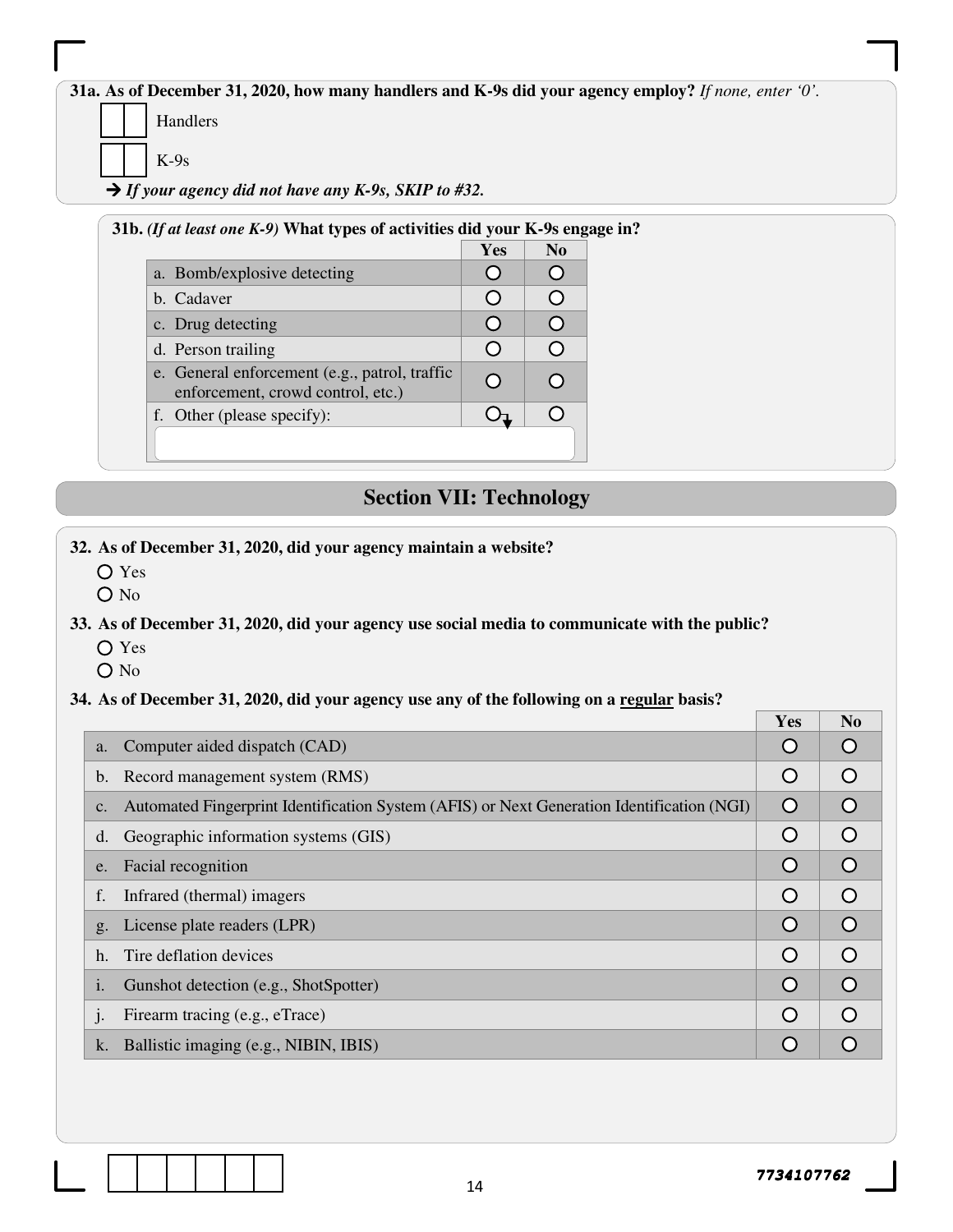| 35. As of December 31, 2020, did your agency use data for any of the following activities? |     |           |  |
|--------------------------------------------------------------------------------------------|-----|-----------|--|
|                                                                                            | Yes | $\bf No$  |  |
| a. Budget allocation                                                                       |     |           |  |
| b. Hot spot analysis                                                                       |     |           |  |
| c. Intelligence analysis                                                                   |     |           |  |
| d. Patrol allocation                                                                       |     |           |  |
| e. Predictive policing (i.e., using computer models to predict where crime will occur)     |     | $\subset$ |  |
| Social network analysis                                                                    |     |           |  |
| g. Targeted enforcement                                                                    |     |           |  |

## **Section VIII: Policies and Procedures**

#### **36. As of December 31, 2020, did your agency have written policy or procedural directives on the following? Officer conduct** No  $\overline{Y}$ **ES** No  $\overline{Y}$ a. Code of conduct and appearance  $\bigcirc$  $\circ$  $\bigcirc$  $\circ$ b. Maximum work hours allowed per day. Please specify:  $\Omega$  $\Omega$ c. Off-duty conduct d. Firearm discharge  $\bigcirc$  $\circ$  $\circ$ e. Use of deadly force  $\overline{O}$ f. Use of less-lethal force  $\bigcirc$  $\bigcirc$ **Dealing with special populations/situations Yes** No g. Domestic disputes  $\bigcirc$  $\circ$ h. Homeless persons  $\circ$  $\circ$ i. Juveniles  $\circ$  $\circ$  $\overline{O}$  $\Omega$ j. Mentally ill persons  $\overline{O}$ k. Persons with intellectual or developmental disabilities  $\bigcirc$ **Procedural Yes No**  l. Active shooter  $\circ$  $\circ$  $\overline{O}$  $\circ$ m. Body-worn cameras  $\Omega$  $\Omega$ n. Checking on immigration status by patrol officers o. Civilian complaints  $\Omega$  $\Omega$ p. Coronavirus (COVID-19)  $\overline{O}$  $\bigcirc$  $\overline{O}$  $\circ$ q. Detaining federal immigration violators  $\bigcirc$ r. In-custody deaths  $\circ$ s. Mass demonstrations  $\overline{O}$  $\circ$  $\bigcirc$  $\circ$ t. Motor vehicle stops  $\circ$ u. Prisoner transport  $\Omega$ v. Racial profiling or unbiased policing  $\overline{O}$  $\circ$ w. Reporting use of force  $\bigcirc$  $\circ$ x. Social media use  $\bigcirc$  $\circ$  $\overline{O}$ y. Stop and frisk  $\overline{O}$  $\circ$  $\circ$ z. Strip searches  $\overline{O}$  $\Omega$ aa. Vehicle pursuits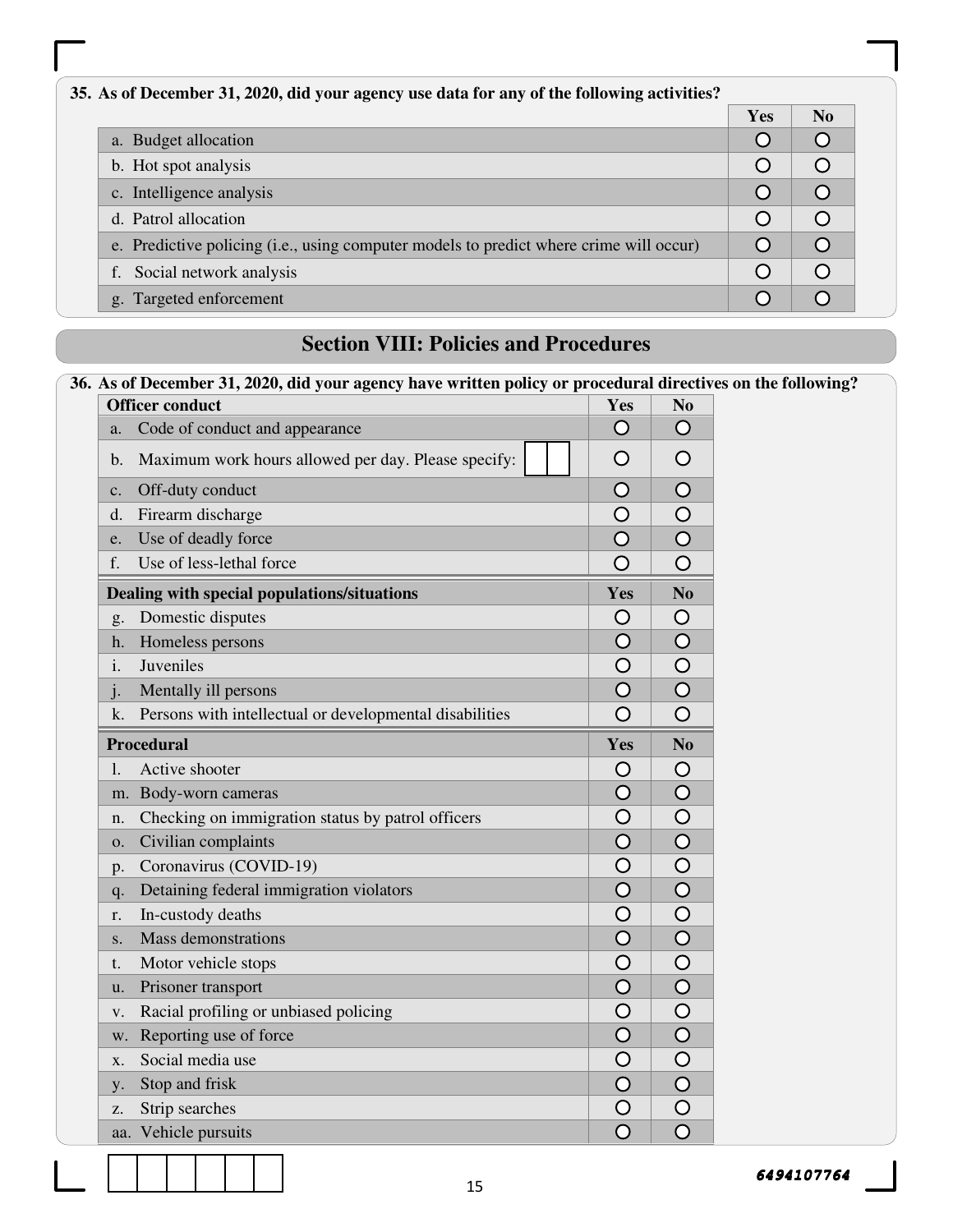#### **37. As of December 31, 2020, which of the following did your agency adopt to address Coronavirus (COVID-19)?**  Yes | No a. Officer self-screening before coming to work O  $\circ$ b. Officers wearing personal protective equipment (PPE) during routine patrol  $\circ$  $\circ$  $\overline{O}$  $\circ$ c. Officers and/or staff wearing PPE in station/common areas d. Routine COVID-19 officer testing  $\bigcirc$  $\circ$ e. Procedures for officers if they are exposed  $\bigcirc$  $\circ$ f. Increased cleaning/disinfecting in station/common areas  $\bigcirc$  $\circ$ g. Increased cleaning/disinfecting in patrol cars  $\bigcirc$  $\bigcirc$ h. Providing PPE to persons taken into custody  $\bigcirc$  $\circ$ i. Procedures for intake processing for persons with COVID-19 symptoms  $\bigcirc$  $\circ$

**38. Between March 1, 2020, and December 31, 2020, did your agency have any reduction in operations due to changes in policy or practice as a result of the Coronavirus (COVID-19) pandemic?** *(select all that apply)* 

|                                                             | Yes, due to changes in $-$ |                 |                |
|-------------------------------------------------------------|----------------------------|-----------------|----------------|
| <b>Functional Area</b>                                      | <b>Policy</b>              | <b>Practice</b> | N <sub>0</sub> |
| a. Foot patrol                                              |                            |                 |                |
| b. Car patrol                                               |                            |                 |                |
| c. Arrests for less-serious offenses                        |                            |                 |                |
| d. Investigations, including in-person contact with victims |                            |                 |                |
| e. Provision of, or referrals for victim services           |                            |                 |                |
| f. In-person community-engagement events                    |                            |                 |                |
| g. Other (please specify):                                  |                            |                 |                |
|                                                             |                            |                 |                |

#### **39. Under what circumstances are your full-time sworn officers instructed to check immigration status?**

|                                                      | <b>Yes</b> | N <sub>0</sub> |
|------------------------------------------------------|------------|----------------|
| a. During a street/pedestrian stop                   |            |                |
| b. During a traffic stop                             |            |                |
| c. After arrest for a misdemeanor offense            |            |                |
| d. After arrest for a felony offense                 |            |                |
| e. When suspected of a federal immigration violation |            |                |

*If you answered "No" to all rows on #39***,** *SKIP to #41*

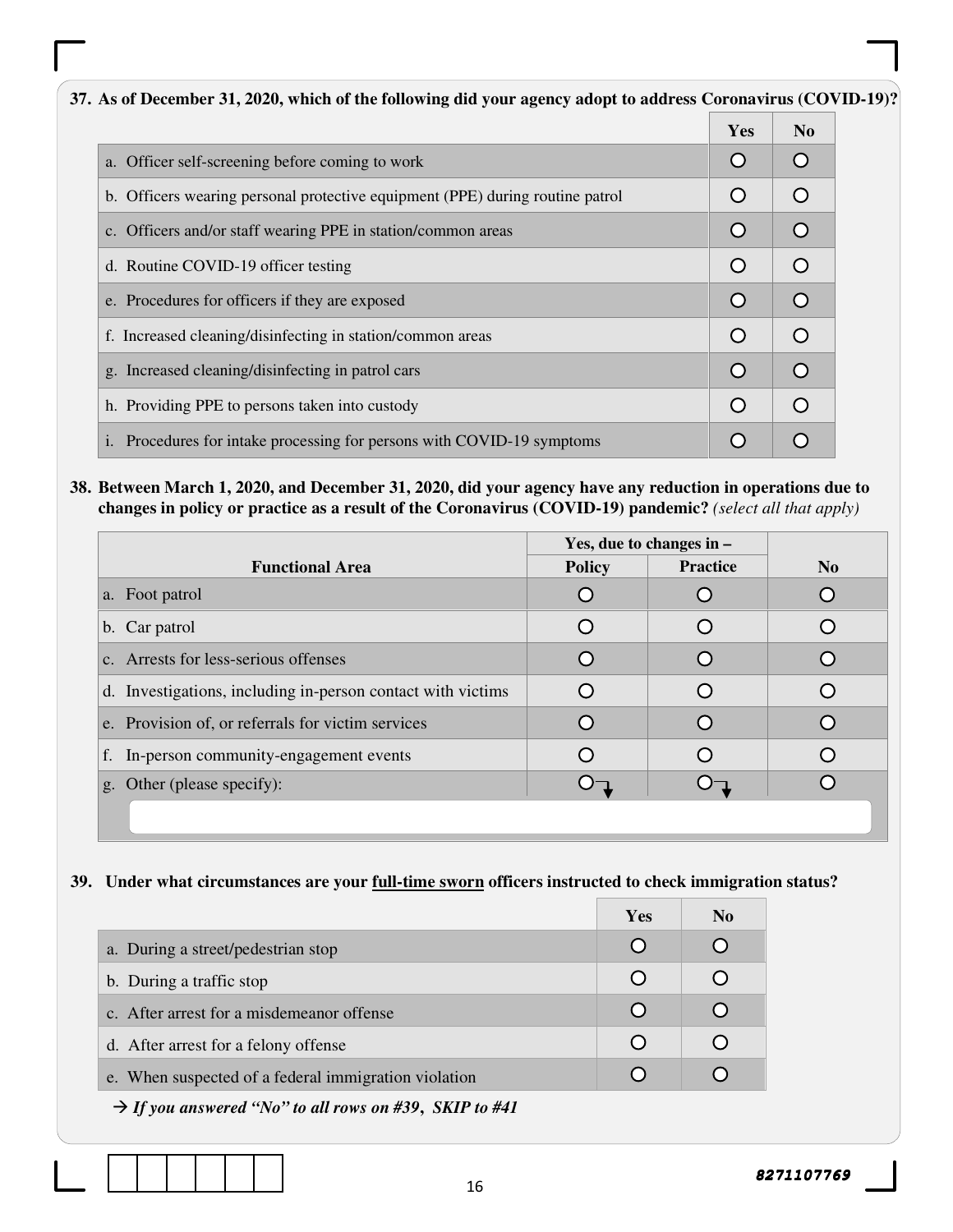**40.** *(If yes to at least one row on #39)* **Do your full-time sworn officers verify immigration status with the Department of Homeland Security?** 

$$
\begin{array}{c}\nO \text{ Yes} \\
O \text{ No}\n\end{array}\n\rightarrow \text{SKIP to 42}
$$

**41.** *(If no to all rows on #39)* **What are the reasons your full-time sworn officers do not regularly check immigration status of persons detained?** 

|                                                                           | <b>Yes</b>       | N <sub>0</sub> |
|---------------------------------------------------------------------------|------------------|----------------|
| a. Prohibited by departmental policy                                      | $\cap$           |                |
| b. Prohibited by local or state legislation                               |                  |                |
| c. Unable to verify status while in the field                             | $\left( \right)$ |                |
| d. Concerned about victims not reporting to police                        |                  |                |
| e. Concerned that officers will be perceived as using racial<br>profiling |                  |                |
| f. Concerned about losing the public's trust                              |                  |                |
| g. Other (please specify):                                                |                  |                |
|                                                                           |                  |                |
|                                                                           |                  |                |

**42. As of December 31, 2020, did your agency have an operational computerized Early Warning System or Early Intervention System for monitoring or responding to problematic officer behavior?** 

- Yes
- O No

#### **43. Enter the number of citizen complaints received in 2020, by current disposition status.** *If none, enter '0'.*

|                                                                                                | <b>All complaints</b> | Use of force complaints |
|------------------------------------------------------------------------------------------------|-----------------------|-------------------------|
| a. Sustained<br>(sufficient evidence to justify disciplinary<br>action against the officer(s)) |                       |                         |
| b. Other disposition<br>(e.g., unfounded, exonerated, not sustained,<br>withdrawn)             |                       |                         |
| c. Pending<br>(final disposition of the allegation has not been<br>made)                       |                       |                         |
| d. Total complaints received<br>$(sum of rows a-c)$                                            |                       |                         |

17